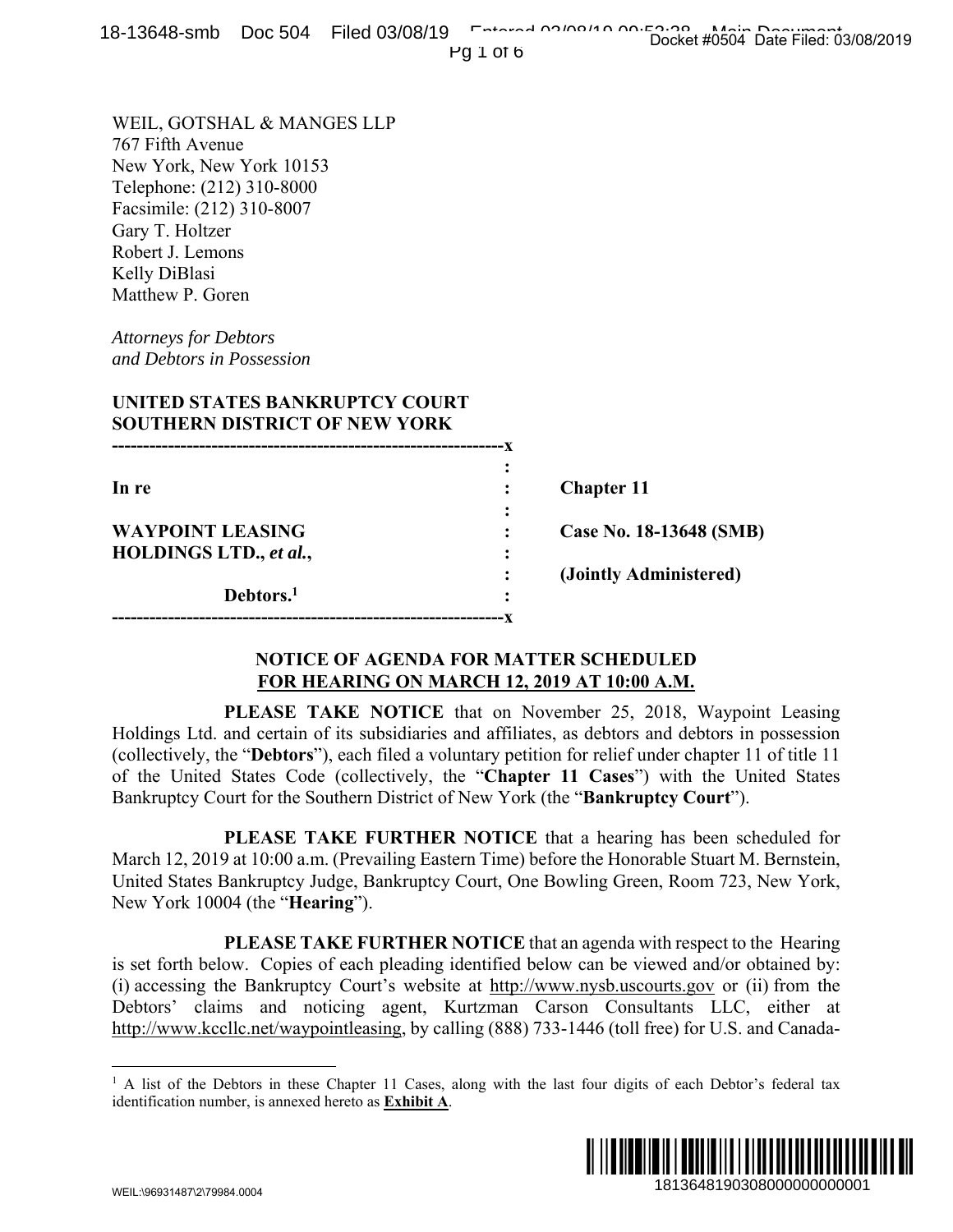#### 18-13648-smb Doc 504 Filed 03/08/19 Entered 03/08/19 09:53:38 Main Document Pg 2 of 6

based parties or  $+1$  (310) 751-2635 for international parties, or by sending an e-mail to WaypointInfo@kccllc.com. Note that a PACER password is needed to access documents on the Bankruptcy Court's website.

### **I. CONTESTED MATTER:**

1. Notice of Filing of WAC 2 Asset Purchase Agreement and Proposed WAC 2 Sale Order **[ECF No. 486]**

Response Deadline: March 12, 2019 at 10:00 a.m.

Responses Filed:

- A. SunTrust Bank's Limited Objection and Reservation of Rights with Respect to WAC 2 Asset Purchase Agreement and Proposed WAC 2 Sale Order **[ECF No. 495]**
- B. Reservation of Rights of Milestone Aviation Group with Respect to WAC 2 Asset Purchase Agreement and Proposed WAC 2 Sale Order **[ECF No. 496]**

#### Related Documents:

C. Order Scheduling Hearing to Consider Debtors' Proposed WAC 2 Sale Transaction **[ECF No. 487]**

**Status:** This matter is going forward on a contested basis.

Dated: March 8, 2019 New York, New York

> /s/ Robert J. Lemons WEIL, GOTSHAL & MANGES LLP 767 Fifth Avenue New York, New York 10153 Telephone: (212) 310-8000 Facsimile: (212) 310-8007 Gary T. Holtzer Robert J. Lemons Kelly DiBlasi Matthew P. Goren

*Attorneys for Debtors and Debtors in Possession*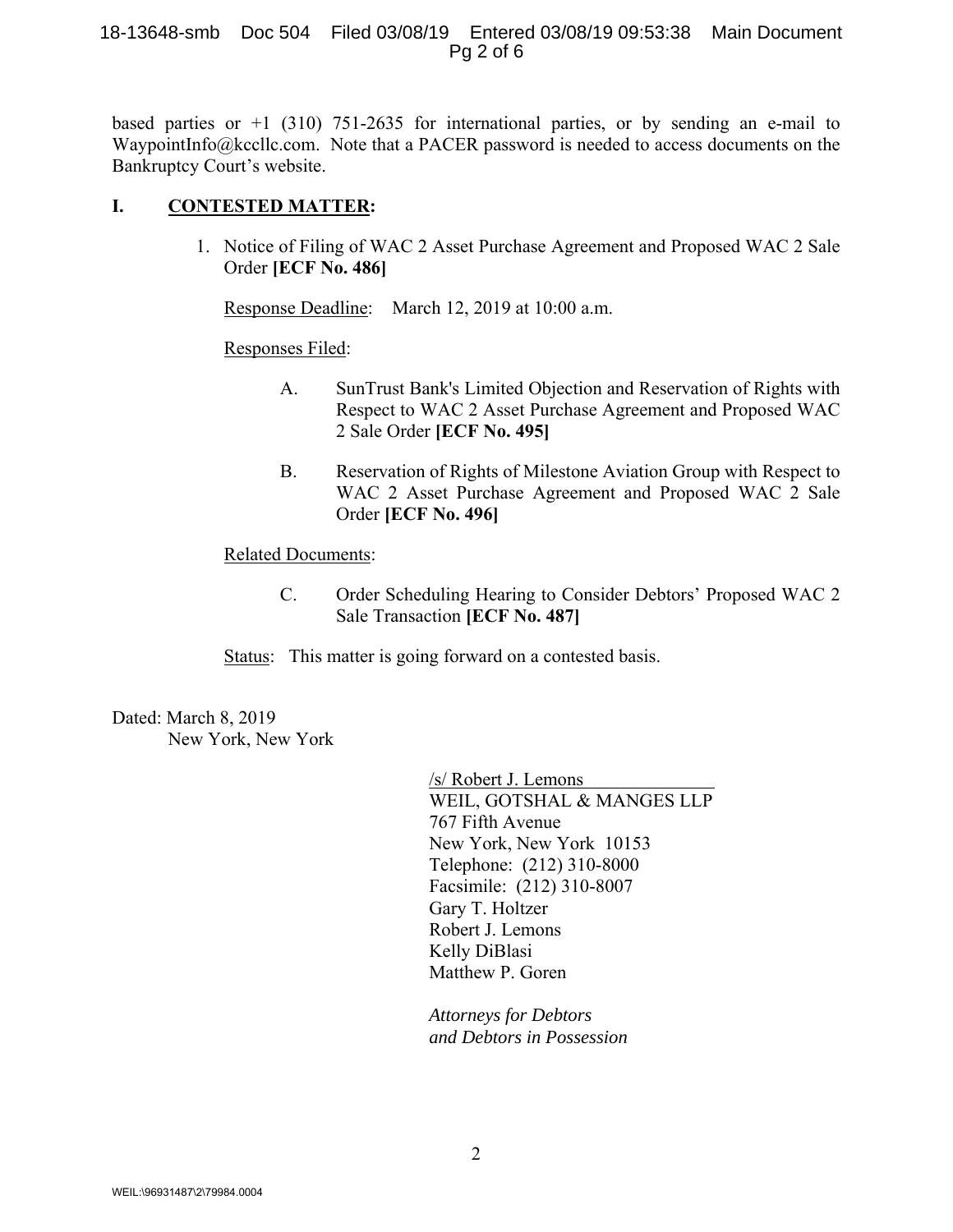18-13648-smb Doc 504 Filed 03/08/19 Entered 03/08/19 09:53:38 Main Document Pg 3 of 6

# **Exhibit A**

**Debtors**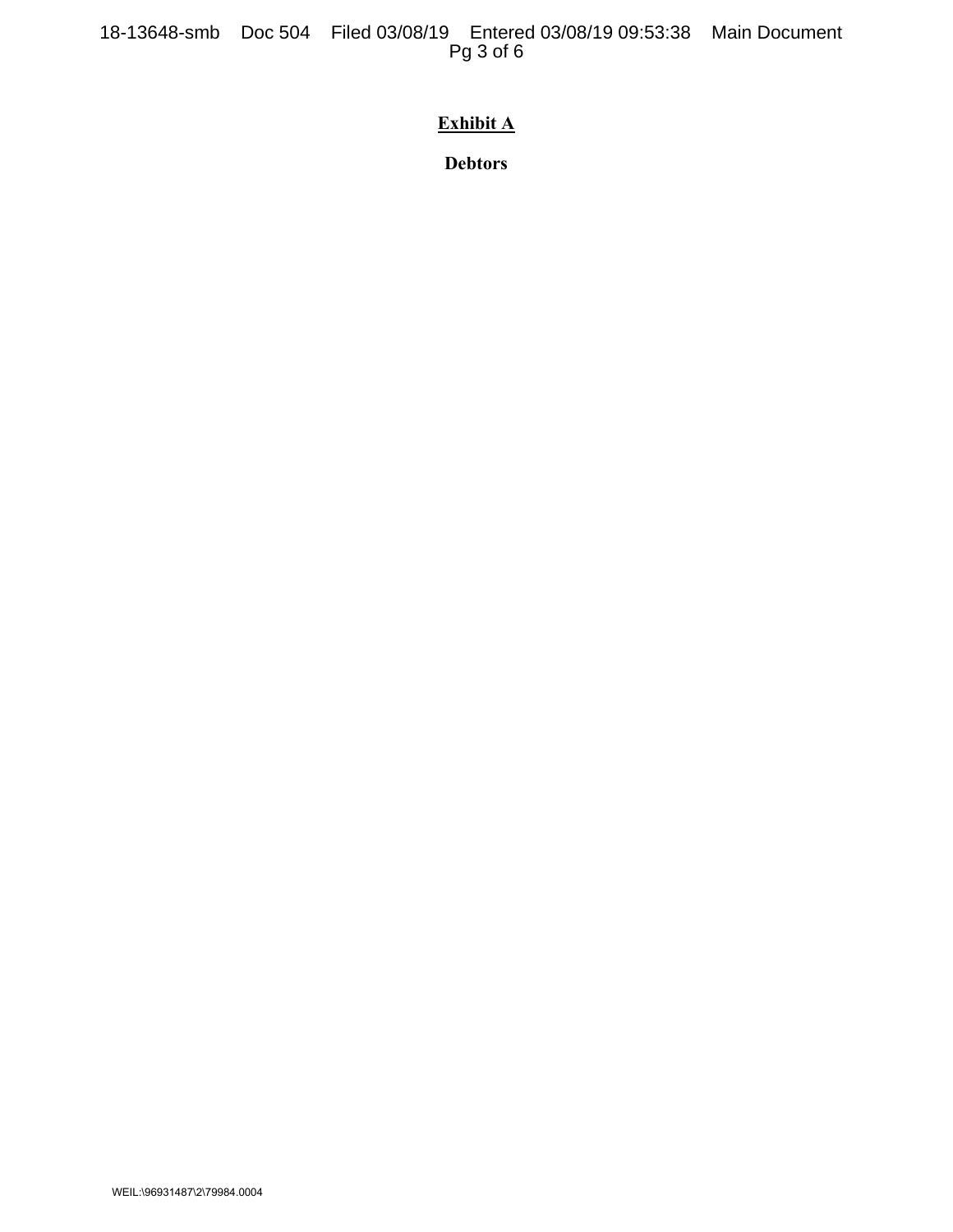| <b>Debtor</b>                             | Last 4<br>Digits of<br><b>Tax ID</b><br><b>Number</b> | <b>Debtor</b>                                  | Last 4<br>Digits of<br><b>Tax ID</b><br><b>Number</b> |
|-------------------------------------------|-------------------------------------------------------|------------------------------------------------|-------------------------------------------------------|
| Waypoint Leasing Holdings Ltd.            | 2899                                                  | <b>MSN 760682 Trust</b>                        | N/A                                                   |
| Waypoint Leasing (Luxembourg)<br>S.à r.l. | 7041                                                  | <b>MSN 920022 Trust</b>                        | N/A                                                   |
| Waypoint Leasing (Ireland)<br>Limited     | 6600                                                  | <b>MSN 920062 Trust</b>                        | N/A                                                   |
| Waypoint Asset Co 10 Limited              | 2503                                                  | <b>MSN 920125 Trust</b>                        | N/A                                                   |
| MSN 2826 Trust                            | N/A                                                   | <b>MSN 9229 AS</b>                             | 7652                                                  |
| MSN 2879 Trust                            | N/A                                                   | Waypoint Asset Co 3A Limited                   | 6687                                                  |
| Waypoint Asset Co 11 Limited              | 3073                                                  | <b>MSN 41371 Trust</b>                         | N/A                                                   |
| MSN 2905 Trust                            | N/A                                                   | Waypoint Asset Euro 1A Limited                 | 9804                                                  |
| Waypoint Asset Co 14 Limited              | 1585                                                  | MSN 4466 Trust                                 | N/A                                                   |
| Waypoint Asset Co 15 Limited              | 1776                                                  | MSN 4469 Trust                                 | N/A                                                   |
| Waypoint Asset Co 3 Limited               | 3471                                                  | MSN 6655 Trust                                 | N/A                                                   |
| AE Helicopter (5) Limited                 | N/A                                                   | Waypoint Leasing (Luxembourg)<br>Euro S.à r.l. | 8928                                                  |
| AE Helicopter (6) Limited                 | N/A                                                   | Waypoint Asset Co 1A Limited                   | 1208                                                  |
| <b>MSN 31141 Trust</b>                    | N/A                                                   | Waypoint Leasing Labuan 1A<br>Limited          | 2299                                                  |
| <b>MSN 31492 Trust</b>                    | N/A                                                   | Waypoint Asset Co 1C Limited                   | 0827                                                  |
| <b>MSN 36458 Trust</b>                    | N/A                                                   | Waypoint Asset Co 1D Limited                   | 7018                                                  |
| <b>MSN 760543 Trust</b>                   | N/A                                                   | Waypoint Asset Co 1F Limited                   | 6345                                                  |
| <b>MSN 760551 Trust</b>                   | N/A                                                   | Waypoint Asset Co 1G Limited                   | 6494                                                  |
| <b>MSN 760581 Trust</b>                   | N/A                                                   | Waypoint Asset Co 1H Limited                   | 7349                                                  |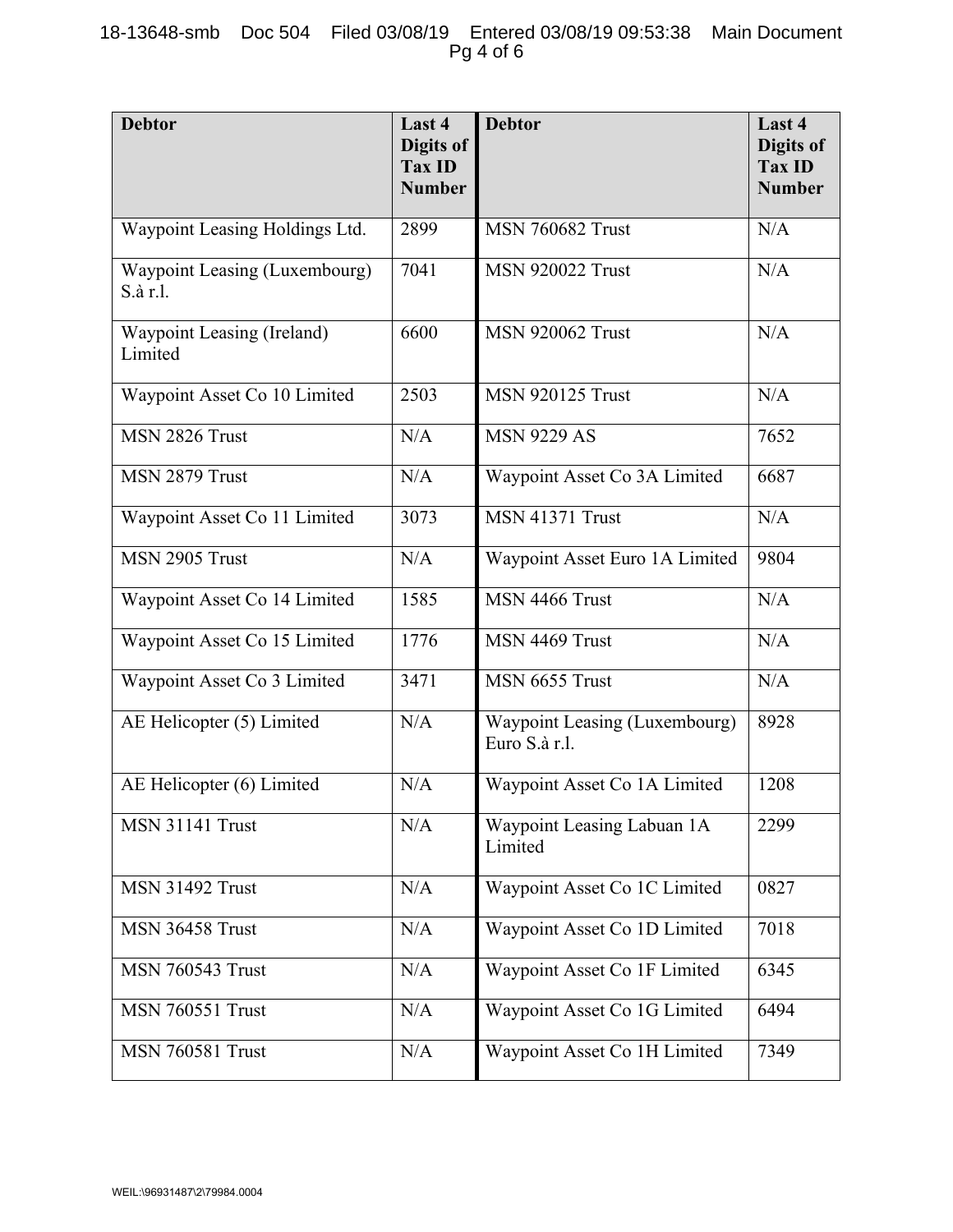| <b>Debtor</b>                         | Last 4<br>Digits of<br><b>Tax ID</b><br><b>Number</b> | <b>Debtor</b>                  | Last 4<br>Digits of<br><b>Tax ID</b><br><b>Number</b> |
|---------------------------------------|-------------------------------------------------------|--------------------------------|-------------------------------------------------------|
| <b>MSN 760628 Trust</b>               | N/A                                                   | Waypoint Asset Co 1J Limited   | 7729                                                  |
| <b>MSN 760631 Trust</b>               | N/A                                                   | <b>MSN 20159 Trust</b>         | N/A                                                   |
| MSN 6658 Trust                        | N/A                                                   | Waypoint Asset Funding 6 LLC   | 4964                                                  |
| Waypoint 760626 Business Trust        | N/A                                                   | Waypoint Asset Co 7 Limited    | 9689                                                  |
| MSN 7152 Trust                        | N/A                                                   | Waypoint Asset Euro 7A Limited | 2406                                                  |
| MSN 7172 Trust                        | N/A                                                   | Waypoint Asset Co 8 Limited    | 2532                                                  |
| Waypoint Asset Funding 3 LLC          | 4960                                                  | <b>MSN 31041 Trust</b>         | N/A                                                   |
| Waypoint Asset Malta Ltd              | 5348                                                  | <b>MSN 31203 Trust</b>         | N/A                                                   |
| Waypoint Leasing Labuan 3A<br>Limited | 8120                                                  | <b>MSN 31578 Trust</b>         | N/A                                                   |
| Waypoint Leasing UK 3A Limited        | 0702                                                  | <b>MSN 760617 Trust</b>        | N/A                                                   |
| Waypoint Asset Co 4 Limited           | 0301                                                  | <b>MSN 760624 Trust</b>        | N/A                                                   |
| Waypoint Asset Co 5 Limited           | 7128                                                  | <b>MSN 760626 Trust</b>        | N/A                                                   |
| MSN 1251 Trust                        | N/A                                                   | <b>MSN 760765 Trust</b>        | N/A                                                   |
| <b>MSN 14786 Trust</b>                | N/A                                                   | <b>MSN 920063 Trust</b>        | N/A                                                   |
| MSN 2047 Trust                        | N/A                                                   | <b>MSN 920112 Trust</b>        | N/A                                                   |
| MSN 2057 Trust                        | N/A                                                   | Waypoint 206 Trust             | N/A                                                   |
| Waypoint Asset Co 5B Limited          | 2242                                                  | Waypoint 407 Trust             | N/A                                                   |
| Waypoint Leasing UK 5A Limited        | 1970                                                  | Waypoint Asset Euro 1B Limited | 3512                                                  |
| Waypoint Asset Co 6 Limited           | 8790                                                  | Waypoint Asset Euro 1C Limited | 1060                                                  |
| <b>MSN 31042 Trust</b>                | N/A                                                   | <b>MSN 20012 Trust</b>         | N/A                                                   |
| <b>MSN 31295 Trust</b>                | N/A                                                   | <b>MSN 20022 Trust</b>         | N/A                                                   |